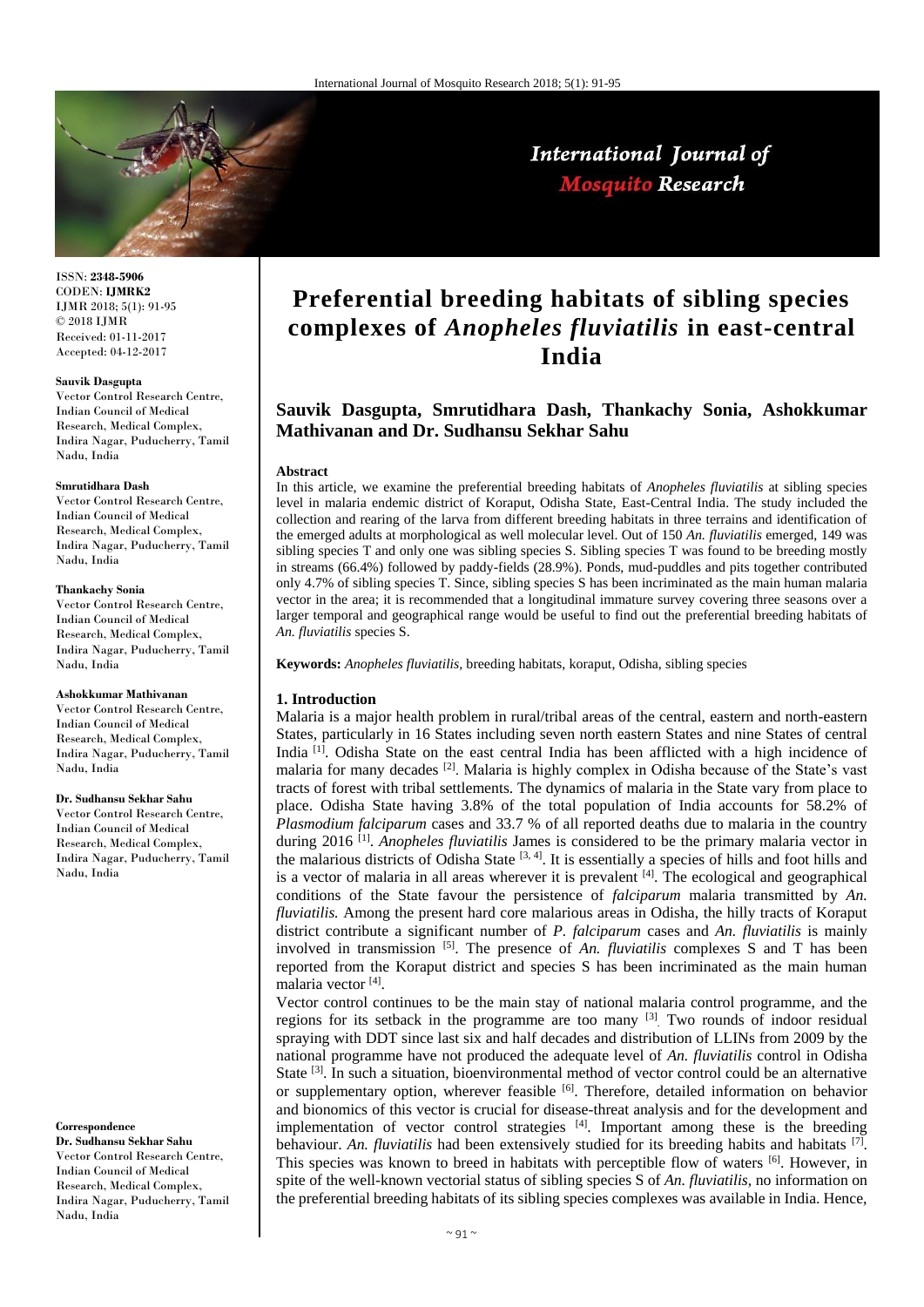this study was undertaken to find out the preferential breeding habitats of *An. fluviatilis* sibling species complexes in Koraput district of Odisha State where both the sibling species S and T were reported earlier.

#### **2. Materials and Methods 2.1 Study area**

Koraput district has a mottled topography encompassing varied terrains in it. This was a cross sectional study. The study was carried out in the tribal area of Laxmipur and

Dasamantapur Community Health Centres (CHCs) of Koraput district, Odisha State (Fig. 1). These two CHCs were selected on the basis of random formula in MS-Excel to avoid bias. The villages selected were categorized into 3 types on the basis of the terrain, i.e., hill top, foot hill and plain. Three villages each from all the three terrains were selected randomly for immature survey at weekly intervals from April 2015 to May 2015. The details of the selected villages from different terrains were depicted in Table 1.

| Sl. No. | <b>Terrain</b> | <b>No. of Villages Surveyed</b> | <b>Village Name</b> | Location               | <b>Altitude</b> |  |
|---------|----------------|---------------------------------|---------------------|------------------------|-----------------|--|
|         |                |                                 | Barigaon            | 19.84501 N, 83.10541 E | 2353 ft.        |  |
|         | Hill top       | 3                               | Piskadanga          | 19.14993 N, 83.21694 E | 2814 ft.        |  |
|         |                |                                 | Chuchukona          | 19.14658 N, 83.22251 E | 2146 ft.        |  |
|         |                |                                 | Kutuli              | 19.51190 N, 83.43831 E | 2565 ft.        |  |
| 2.      | Foothill       | 3                               | Khalkona            | 19.32522 N, 83.81208 E | 2653 ft.        |  |
|         |                |                                 | Talakutinga         | 19.08114 N, 83.17943 E | 2293 ft.        |  |
|         |                |                                 | Bamansuku           | 18.87821 N, 82.85829 E | 2864 ft.        |  |
| 3.      | Plain          | 3                               | Bhejapadar          | 18.82770 N, 82.88729 E | 2985 ft.        |  |
|         |                |                                 | L. Maliguda         | 18.84165 N, 82.82878 E | 2798 ft.        |  |

**Table 1:** Details of terrain and villages surveyed



**Fig 1:** Map showing study area in Koraput district of Odisha State

## **2.2 Immature survey**

The breeding habitats available in all the three terrains ranging from small mud puddles, pits, paddy fields, ponds, wells and streams were surveyed. Sequential sampling was done with the help of standard enamel larval dipper (10 cm diameter and 300 ml capacity) in all the habitats except well where bucket was used for the survey [8]. One dip was taken at every two meter intervals in streams and ponds along the edges and at one meter intervals in paddy fields along the

fringes. Five dips were taken from the pit, while three bucket samples (2.5 lit capacities) were taken from the wells. One dip was taken from the mud puddles depending on their size. The number and types of breeding habitats surveyed in each village, total dips taken and the number of positive dips were also recorded. The number of habitats surveyed in different terrains is presented in Table 2. Since, this was a short term preliminary study, the first and second instars immature were not collected as these stages of immature would take long time for emergence. Only the third, fourth instars and pupae collected were brought to Vector Control Research Centre, Field Station laboratory located at Koraput and reared to adults and identified using the keys of Christophers [9] .

The emerged *An. fluviatilis* were transferred to 1.5 ml eppendorf tubes with a hole punched on the lid for air circulation and were kept in a dry-bath for 2 hours and at 90  ${}^{0}C$  and were labeled. Their breeding habitats were also noted simultaneously. They were then kept in sealable plastic bags with a little silica gel to prevent fungal infections and kept for molecular identification of the sibling complex. Two legs were separated from the individual mosquito for DNA extraction and subsequent identification of sibling species was done using the molecular methods described by Manonmani *et al*. [10, 11] .

**Table 2:** No. of habitats surveyed in different terrains

| <b>Terrain</b> | <b>Stream</b> | <b>Paddy field</b> | Pond | Pit | Well | <b>Mud-puddles</b> |
|----------------|---------------|--------------------|------|-----|------|--------------------|
| Hill top       |               |                    |      |     |      |                    |
| Foothill       |               |                    |      |     |      |                    |
| Plain          |               |                    |      |     |      |                    |

## **3. Results**

## **3.1 Species composition**

A total of 3562 adult emergence was recorded which belonged to two genera, *Anopheles* and *Culex.* Out of 3562, 2864 (80.4%) were anophelines and 698 (19.6%) were culicines. Among the anophelines, a total of 12 anopheline species were encountered breeding in different habitats. This included *An. fluviatilis* and *An. culicifacies,* the recognized vectors of malaria and *An. annularis, An. jeyporiensis* and *An. maculatus*, the known vectors of secondary importance in

India. Among the anophelines, the most abundant one was *An. jeyporiensis* (29.4%) followed by *An. splendidus* (11.3%), *An. theobaldi* (11.1%), *An. culicifacies* (10.0%). *An. fluviatilis*  constituted 5.2% and the remaining seven anopheline species *An. maculatus, An. vagus, An. annularis, An. subpictus, An. barbirostris, An. nigerrimus* and *An. tessellatus* constituted 33.0% of the total anophelines.

There was a variation in the availability of breeding habitats in all the study villages with respect to the terrain. In hill top villages, only four available breeding habitats namely streams,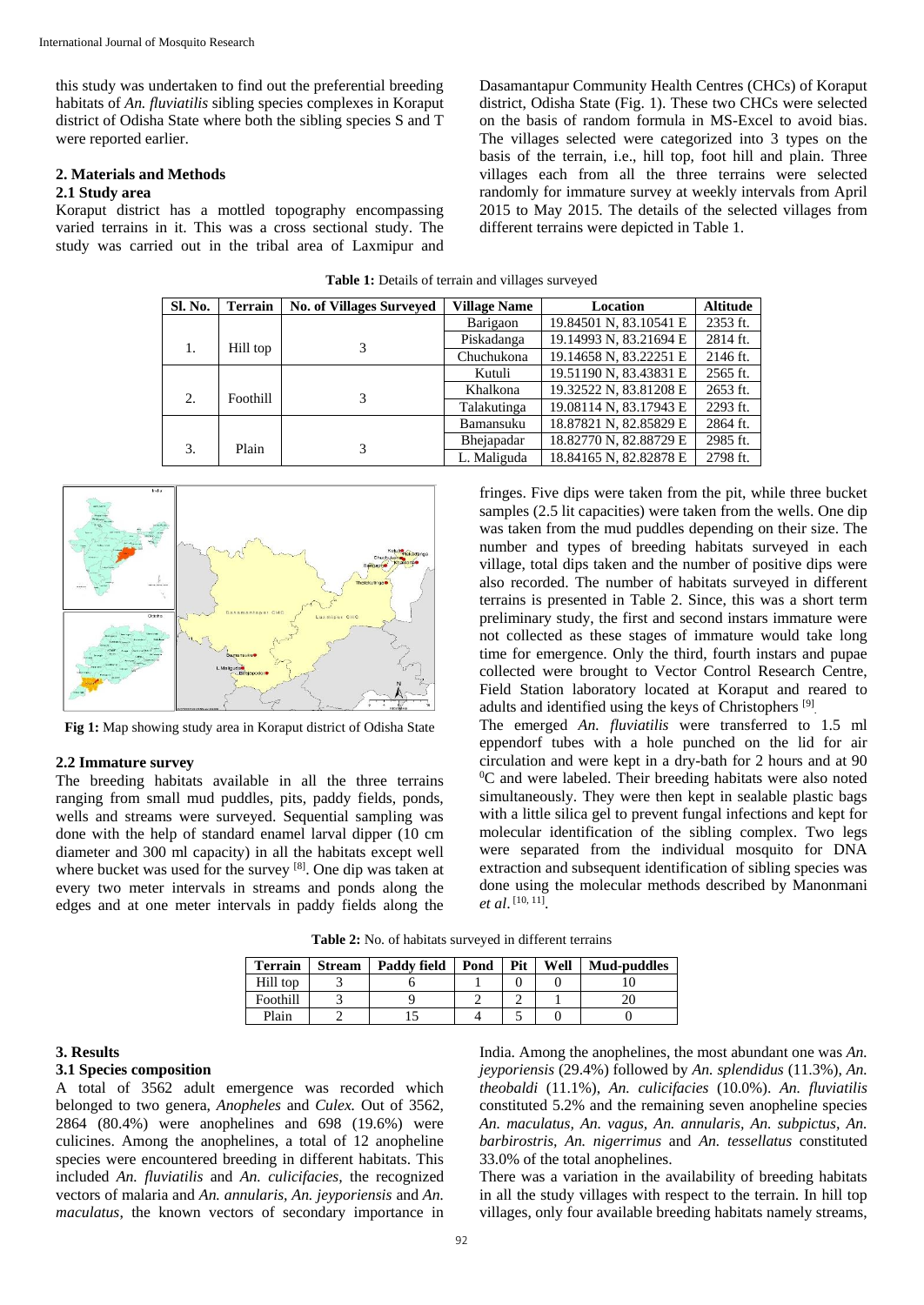paddy-fields, ponds and mud puddles were surveyed. Stream and paddy fields were found to be the preferential breeding habitats of *An. fluviatilis* in this terrain. A total of 2700 dips were taken from the streams and 429 anopheline immature were brought to the laboratory for emergence. Out of these, the number of *An. fluviatilis* emerged was 17 (Table 3). Molecular assay of *An. fluviatilis* showed that all the 17 *An. fluviatilis* belonged to sibling species, T. A total of 354 anopheline immature were collected from 1350 dips taken from the paddy fields and out of these, 13 *An. fluviatilis* were emerged and all the 13 *An. fluviatilis* belonged to sibling species, T (Table 3). In ponds, out of 450 dips, 175 anopheline immature were collected. Three *An. fluviatilis* were emerged which belonged to sibling species, T. In mud puddles, out of 76 immature collected from 90 dips, only one *An. fluviatilis* emerged, which belonged to sibling species, T. Thus, in hill top villages, a total of 34 *An. fluviatilis* emerged from 1034 anopheline immatures collected from 4590 dips. All the 34 *An. fluviatilis* were belonged to sibling species, T. No sibling species S was recorded from hill top terrain.

In foot hill villages, all the six breeding habitats were surveyed. Stream and paddy fields were found to be the preferential breeding habitats of *An. fluviatilis* in the foot hill villages also. A total of 2700 dips were taken from the streams and 464 anopheline immature were collected (Table 3). Out of these, the number of *An. fluviatilis* emerged was 80. Sibling species identification showed that, out of 80, only one was sibling species, S and the rest 79 were sibling species, T (Table 3). A total of 296 anopheline immature were collected from 2025 dips taken from the paddy fields and out of these, 29 *An. fluviatilis* were emerged. All the 29 *An. fluviatilis* belonged to sibling species, T. From pits, a total of 121 anopheline immature were collected from 90 dips and only one *An. fluviatilis* was emerged which belonged to sibling species, T. A total of 241, 157 and 199 anopheline immature were collected from 900, 180 and 27 dips, respectively from ponds, mud puddles and wells (Table 3). No *An. fluviatilis* emergence was observed from these three habitats. Thus, in foot hill villages, a total of 110 *An. fluviatilis* emerged from 1478 anopheline immature collected from 5922 dips. Out of 110 *An. fluviatilis*, one was sibling species S and all the rest 109 were sibling species T (Table 3).

In plain villages, streams, paddy fields, ponds and pits were surveyed. The other two breeding habitats were not found in plain terrain. Only few emergences were recorded from these breeding habitats. A total of 1800 dips were taken from the streams and 210 anopheline immature were collected. Out of these, the number of *An. fluviatilis* emerged was 3. Sibling species identification showed that, all the 3 were sibling species T. A total of 43 anopheline immature were collected from 1800 dips taken from ponds and out of these, 2 *An. fluviatilis* were emerged which belonged to sibling species, T. From paddy fields, a total of 90 anopheline immature were collected from 3375 dips and only one *An. fluviatilis* was emerged which belonged to sibling species T. A total of 9 anopheline immature were collected from 225 dips from the pits and no emergence was observed (Table 3). Thus, in plain villages, a total of 6 *An. fluviatilis* emerged from 352 anopheline immature collected from 7200 dips. All the six *An. fluviatilis* emerged were sibling species T.

Among the three terrains, maximum number of emergence was recorded from the foot hills. In all the terrains, streams were found to be the preferential breeding habitats of *An. fluviatilis.* Out of total 150 emergence, 100 (66.7%) emergence were from the streams and 43 (28.7%) were from paddy fields (Fig. 2).

## **3.2 Sibling species composition of** *An. fluviatilis*

A total of 150 samples from all the terrain were subjected to the ITS2-PCR assay for determining the sibling species complex. The results revealed a composition of two sibling species complexes of *An. fluviatilis* i.e., S and T. Out of 150, only one *An. fluviatilis* collected from the foot hill stream was S and all other 149 were T. Combining the results of three terrains, it was observed that species T was 66.4% from the streams, 28.9% from the paddy fields, 3.3% from ponds and 0.7% each from mud-puddles and pits (Fig. 3). This showed that sibling species T is prevalent in the study area and its preferential breeding habitat is slow running streams followed by paddy fields.

|                          |                | No. of dips taken | <b>Total immature</b> |                                | <b>Sibling species</b> |                |
|--------------------------|----------------|-------------------|-----------------------|--------------------------------|------------------------|----------------|
| <b>Breeding Habitats</b> | <b>Terrain</b> |                   |                       | No. of An. Fluviatilis emerged | S                      | T              |
|                          | Hill top       | 2700              | 429                   | 17                             | $\theta$               | 17             |
| <b>Streams</b>           | Foot hill      | 2700              | 464                   | 80                             |                        | 79             |
|                          | Plain          | 1800              | 210                   | 3                              | $\overline{0}$         | 3              |
|                          | Hill top       | 1350              | 354                   | 13                             | $\overline{0}$         | 13             |
| Paddy fields             | Foot hill      | 2025              | 296                   | 29                             | $\Omega$               | 29             |
|                          | Plain          | 3375              | 90                    |                                | $\mathbf{0}$           |                |
|                          | Hill top       | 450               | 175                   | 3                              | $\theta$               | 3              |
| Ponds                    | Foot hill      | 900               | 241                   | $\overline{0}$                 | $\Omega$               | $\overline{0}$ |
|                          | Plain          | 1800              | 43                    | $\overline{2}$                 | $\theta$               | 2              |
|                          | Hill top       | NA                | NA                    | <b>NA</b>                      |                        |                |
| Pits                     | Foot hill      | 90                | 121                   |                                | $\theta$               | 1              |
|                          | Plain          | 225               | 9                     | $\boldsymbol{0}$               | $\theta$               | $\overline{0}$ |
|                          | Hill top       | 90                | 76                    |                                | $\theta$               |                |
| Mud puddles              | Foot hill      | 180               | 157                   | $\Omega$                       | $\overline{0}$         | $\theta$       |
|                          | Plain          | NA                | NA                    | NA                             |                        |                |
|                          | Hill top       | NA                | NA                    | NA                             |                        |                |
| Wells                    | Foot hill      | 27                | 199                   | $\Omega$                       | $\overline{0}$         | $\theta$       |
|                          | Plain          | <b>NA</b>         | <b>NA</b>             | <b>NA</b>                      |                        |                |
|                          | Hill top       | 4590              | 1034                  | 34                             | $\overline{0}$         | 34             |
| Total                    | Foot hill      | 5922              | 1478                  | 110                            | 1                      | 109            |
|                          | Plain          | 7200              | 352                   | 6                              | $\overline{0}$         | 6              |

**Table 3:** Emergence of sibling species of *An. fluviatilis* from different breeding habitats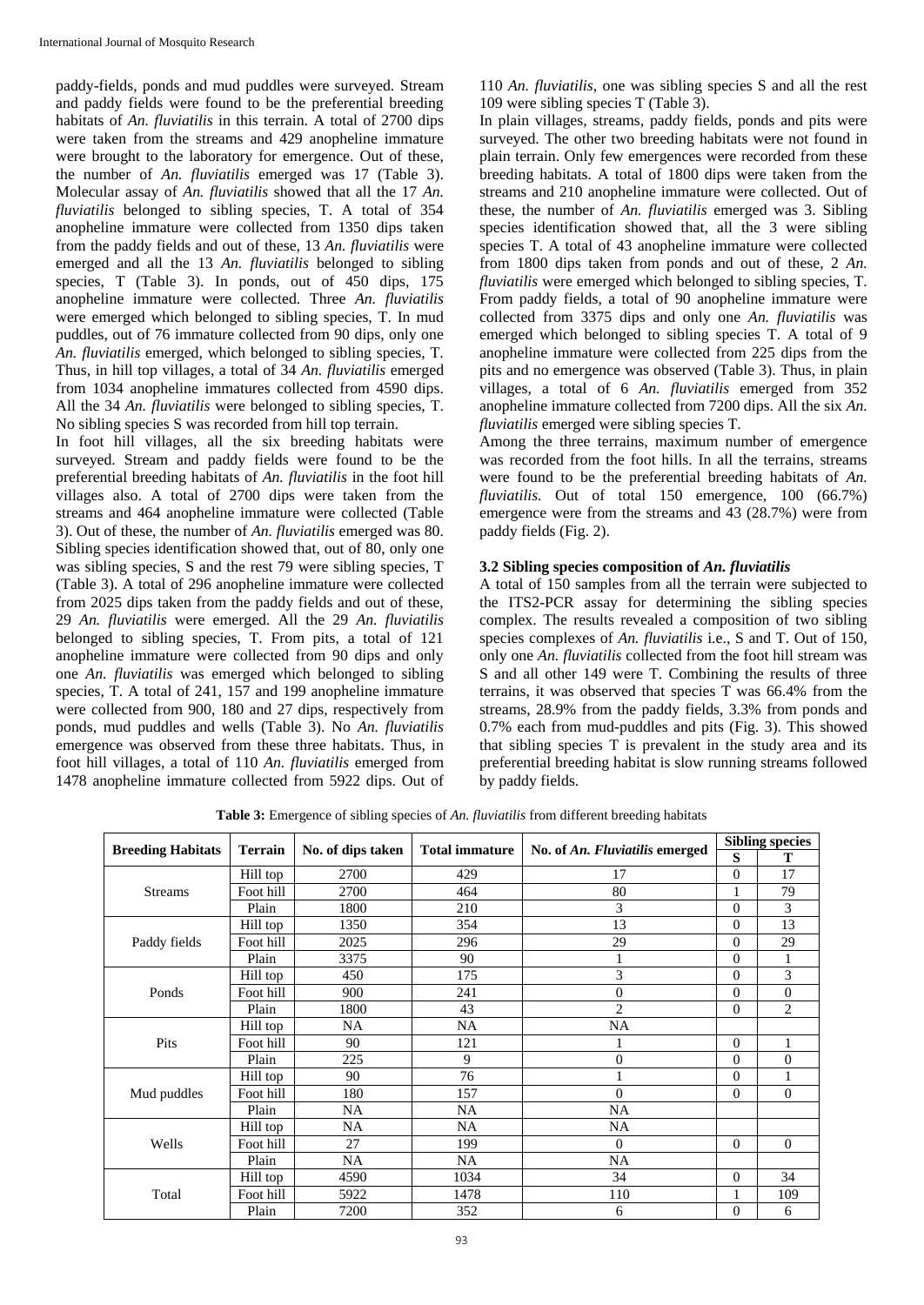

**Fig 2:** Emergence of *An. fluviatilis* sibling species T from all terrains



**Fig 3:** PCR gel plate showing sibling complexes (S & T) of *An. fluviatilis*

## **4. Discussion**

*An. fluviatilis* is one of the primary malaria vectors in the hilly-forested regions of Southeast Asia<sup>[12, 13]</sup>. Despite a large number of studies over its range of distribution, it is difficult to have an overall view of its ecological and bionomical characteristics [5]. In the study area, *An. fluviatilis* was the incriminated vector of malaria [5]. The present study was undertaken in a hilly and forested area, which has been hyperendemic for *falciparum* malaria since many decades <sup>[5]</sup>. The study villages are situated at an altitude range between 2000 ft to 3000 ft mean sea level and are of different ecotypes. Therefore, variations in density of the vector species occurred between the study villages  $[4]$ . In the current study area, streams, rivers, ponds and wells were the perennial breeding habitats and paddy fields, pits and mud puddles were seasonal breeding habitats. However, some paddy fields located in the low lying area and adjacent to the slow running streams behaves as perennial breeding habitats of the mosquitoes. The results of the current study showed that though *An. fluviatilis* breeds in all the habitats, the intensity of breeding was higher in streams followed by paddy fields. This agrees with earlier observation of Ramchandra Rao (1945) in North Kanara District <sup>[14]</sup>. There are controversial reports on the breeding of *An. fluviatilis* in paddy fields. While some reports showed the breeding of *An. fluviatilis* in paddy fields [14, 15], Covell and Harbhagwan (1939) stated that *An. fluviatilis* larvae were not found in paddy fields in Wynaad area [16]. Present study revealed that breeding of *An. fluviatilis* occurred in paddy fields in all the three terrains. In the study area, paddy cultivation is done in terraced stream beds, especially in hill top and foot hill ecotype and this association is the reason for maintaining perceptible flow of water which is the factor that has been reported to favour the breeding of *An. fluviatilis.*  The breeding potentials of all the available breeding habitats

in three terrains were analysed and calculated. There was a

variation in the availability of breeding habitats in all the study villages with respect to the terrain. As understood, ponds and pits were less in frequency with respect to hill top and foot hill terrains due to the undulation. The slope of the hill top villages surveyed were more with an average of  $35^{\circ}$ gradient, which was indeed very steep for any stagnant water sources to persist. The foothill villages were found to be having a wide array of breeding habitats starting from streams, paddy fields, wells and ponds to mud puddles. The number of paddy fields surveyed was less than compared to the plains. The form of agriculture is seasonal in the Koraput district  $[5, 7]$ . As they practice terrace farming, the fields only closest to the streams get regular supply of water than that of the other terraced fields which are only rain fed. Whereas, mud puddles were found to be absent in plain areas as due to the low-lying areas were flooded with the rain water during rainy season.

The emergence of *An. fluviatilis* was more from the foot hill villages (73.3%) compared to hill top (22.7%) and plain villages (4%), respectively. That is why; probably the adult density was more in hilly villages compared to plain villages as reported elsewhere  $[4]$ . The emergence of adults of  $An$ . *fluviatilis* from different habitats also signifies their individual variations in their productive capacity. The streams and paddy fields have been the two most productive habitats for this vector species, whereas the other habitats such as pond, mud puddles and wells also have a minimal contribution for their breeding.

*An. fluviatilis* ranks second to *An. culicifacies* in contributing to the total number of malaria cases in India [5, 13]. Its role in malaria transmission varies from place to place due to its existence as a complex of three sibling species named S, T and  $U^{[12]}$ , of which only species S is an efficient vector and highly anthropophagic whereas the other two species are zoophagic and considered as non-vectors [17]. Species S is considered as a principal vector of malaria in hilly and foothill regions of India because of its high density, high survival capacity and high human mosquito contact  $[12, 13, 18]$ . However in the current study, sibling species S was found to be very negligible (0.7%) among the emerged *An. fluviatilis,* hence the preferential breeding habitat of this sibling could not be identified. This could be due to the mass distribution of long lasting insecticide nets (LLINs) in the district during 2012<sup>[19]</sup>, as a result of which the pyrethroid susceptible population of An. *fluviatilis* S<sup>[20]</sup> which prefers to rest in human dwellings reduced to a great extent*.* As a result of which, out of 150 *An. fluviatilis* emergence, 149 (99.3%) were sibling species T (non vector), which prefers to rest in cattle sheds and does not come in contact with LLINs and predominantly zoophagic [12, <sup>17]</sup>. This fact is reflected by the low malaria incidence prevailed in the study area during this period of the year [18]. The most preferential breeding habitats of the sibling species T was found to be streams followed by paddy fields.

There are several limitations in this study. The study was not covered all the three seasons. Study was conducted in summer season, which was not the favorable season for the target species. There was low abundance of water bodies as a result of which less number of *An. fluviatilis* immature was collected*.* This was a preliminary observation. Because of these limitations, the findings of this study should be interpreted cautiously. However, the strength of the manuscript is all the three terrains available in the district were covered and three villages in each terrain were surveyed, thereby all the terrains were well represented. The study was